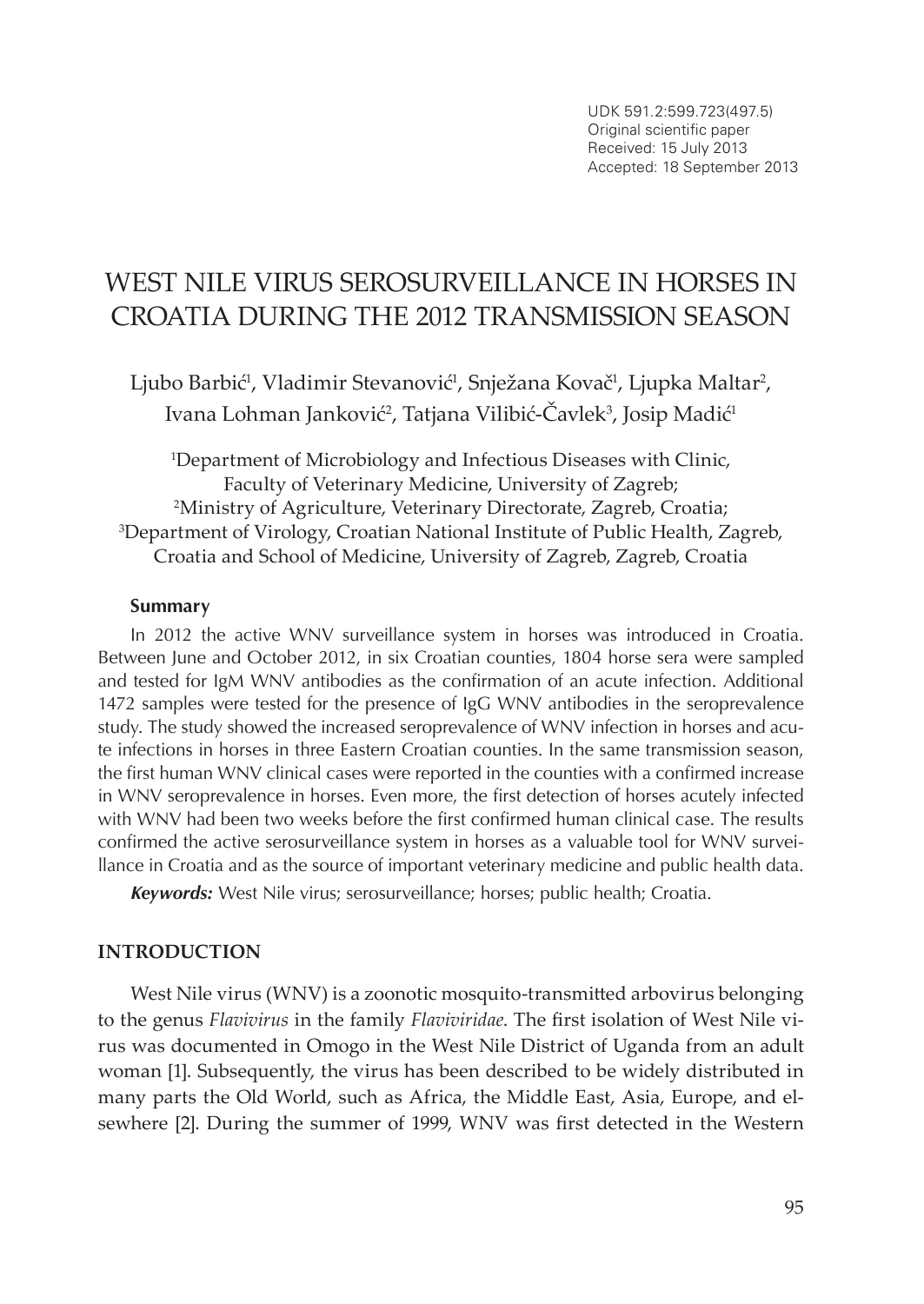Hemisphere in the north-eastern United States of America [3]. For the last two decades the West Nile virus (WNV) infection associated disease outbreaks are occurring worldwide, making it the pathogen of major global public health concern. In Europe in the last few transmission seasons an increased number of WNV infections has been noted in humans and animals and a concern has been raised regarding public and animal health.

In WNV natural cycle birds normally act as amplifying hosts whereas mosquitoes, mainly of the genera *Culex*, *Aedes* and *Ochlerotatus*, play the vector role. In this cycle humans, horses and other mammals are regarded as incidental or dead-end hosts. The members of the order *Passeriformes* (jays, blackbirds, finches, sparrows, crows) and *Columbiformes* (collared doves) seem to be important in maintaining the virus in nature because of their high viraemias and, in opposite, because of their presumed low and transient viraemias, humans and horses are not considered important in the natural transmission cycle [4].

Several WNV lineages have been described so far [5]. In Europe, the lineage 1 is widespread and further segregates into different subclades. Two main routes of lineage 1 dispersion have been identified in Europe, one in Eastern and the second one in Western Europe [6]. Lineage 2 is mainly present in sub-Saharan Africa and Madagascar, but in the last decade was also identified in the Eastern Europe, first time detected in Hungary in 2004 [7]. Since then, lineage 2 has been detected in Rumania [8], Greece [9], Italy [10] Russia [11] and Austria [12]. Along with lineages 1 and 2, WNV lineage 3 has been isolated in the Rabensburg region of the Czech Republic [13] and lineage 4 has been identified in the Southern Russia [14]. WNV strains differ considerably in virulence and neuroinvasiveness. Since neuroinvasive isolates mainly belong to lineage 1, lineage 2 strains are considered to be less virulent. Recent data, however, indicate that the several highly virulent and neuroinvasive strains of lineage 2 WNV have been detected in Southern Africa [15].

The fact that West Nile virus is widespread in many European countries and outbreaks in humans with fatal end cases as the evidence of virus endemisation [16] highlighted the necessity of global surveillance system introduction.

Different WNV surveillance systems have been established in different countries in accordance with the epidemiological situations. In general, WNV control systems include surveillance in human and animal populations and entomological surveillance. All surveillance systems can be performed as passive and/or active systems.

The aim of the human passive surveillance system is the detection of infection in humans and the estimation of its diffusion through the systematic analysis of newly emerging clinical cases. The active human surveillance includes the serolo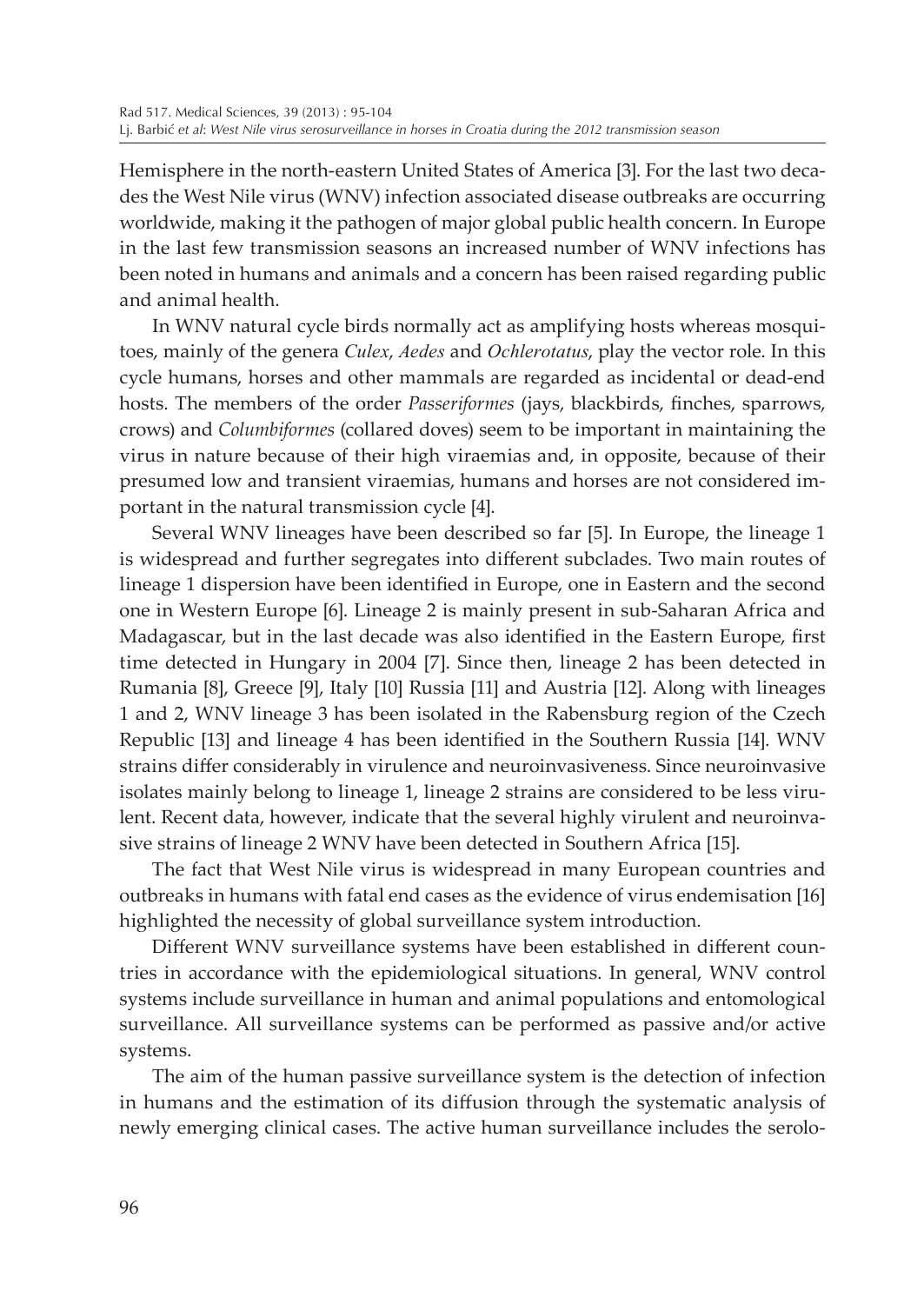gical testing of people who live or work in the areas of documented WNV circulation. In general, the results of human surveillance systems, especially passive, are inadequate because the results are usually belated in order to introduce specific prophylactic measures.

The passive surveillance of the clinical cases in animal populations gives important veterinary medicine and public health data. During the first three seasons of WNV outbreaks in North America avian mortality proved to be extensive. Natural fatal infections have been confirmed based on the positive laboratory tests on over 28,000 carcasses of 198 bird species [17]. The surveillance system based on the monitoring of bird mortality has been proven as a valuable tool for assessing the risk of West Nile virus infection in humans and even in equines in North America [18]. On the contrary, during many WNV outbreaks in equine and human populations in Europe, an increased mortality in birds was not reported, so the passive surveillance in birds could only be a part of a part of more complex WNV surveillance system in Europe. Another important limiting factor of dead bird surveillance are the results that are clearly depending on carcasses submission by citizens and the public awareness of WNV importance.

The passive surveillance of horses appeared to be the most cost-effective system in the current European context [19], but it depends on the number and the presence of specialized veterinary clinics. That is the reason that in some countries and regions equine WNV clinical cases can go unrecognized. For these countries, like Croatia is, with very few specialized equine clinics, the passive surveillance of horses is inappropriate and the active surveillance apparently represents the best WNV surveillance system.

Due to mostly unspecific clinical signs even the neurological form of WNV infection in horses, could be misdiagnosed as some other disease without laboratory confirmation. There is even some possibility that Mraclin Disease described in Croatia in 1938, according to clinical signs was unrecognised outbreak of WNV infection in horses [20].

In Croatia, during the years 2010 and 2011 [21], the advantage of the active horse surveillance over the passive one was confirmed when WNV activity was observed in Eastern Croatia without any reported horse clinical case. Even more, in 2012 the first human WNV clinical cases occurred in the region where the highest seroprevalence in horses had been recorded in the previous two years, highlighting the importance of the active horse surveillance for public health data.

On the basis of the 2010 and 2011 surveillance results, in 2012 active WNV surveillance in the sentinel horses in Croatia was conducted in six counties with the highest WNV seroprevalence in horses confirmed in the previous two years.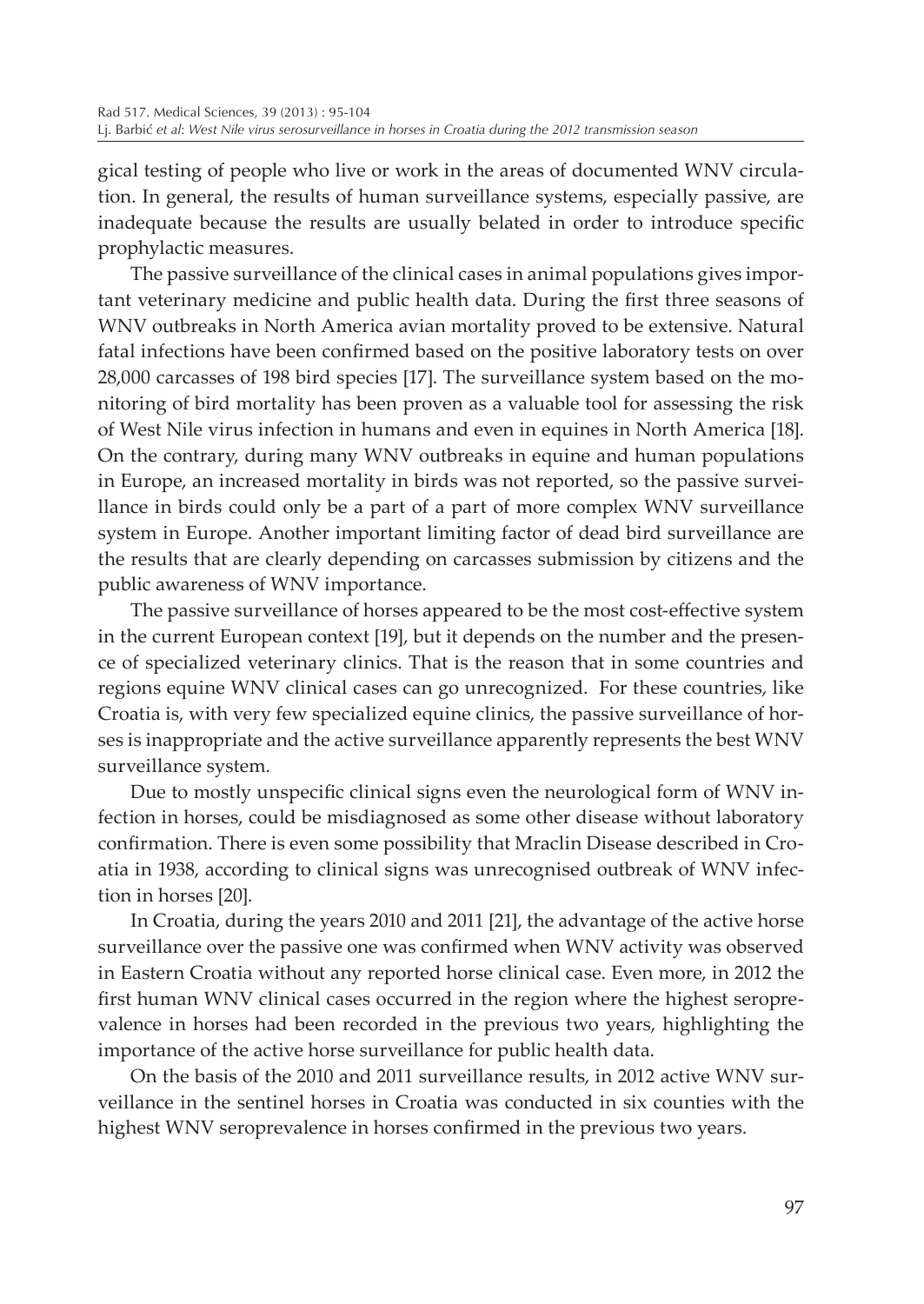## **MATERIALS AND METHODS**

Between June and October 2012, 1804 horse sera were sampled for IgM WNV antibodies testing as the confirmation of an acute infection. Additionally, 1472 sera samples were tested for the presence of IgG WNV antibodies in the seroprevalence study. The animals, which were randomly selected, originated from six Croatian counties, namely: County of Brod-Posavina, County of Istra, County of Osijek-Baranja, County of Požega-Slavonia, County of Virovitica-Podravina and County of Vukovar-Srijem with the confirmed high WNV seroprevalence in horses in the previous two years.

The criterion for the selection of animals was that they were not moved in the international transport nor moved between counties. The age of animals was from six months to more than 25 years. The horses included in this study had no WNV vaccination history and at the time of sampling all animals were asymptomatic.

The horse serum samples were tested for WNV IgM antibodies using a commercial enzyme-linked immunosorbent assay (ID Screen West Nile IgM Capture, ID.VET, Montpellier, France) and for WNV IgG antibodies using a commercial competitive enzyme-linked immunosorbent assay c-ELISA (ID screen West Nile competition ELISA kit, ID.VET, Montpellier, France) in accordance with the manufacturer's instructions.

## **RESULTS**

## **Study of acute WNV infection in horses**

Out of 1084 horse sera samples tested for IgM WNV antibodies, 12 were positive (0,7%). Positive sera samples originated from the three counties. Six IgM positive samples were taken from horses on five different locations of County of Vukovar-Srijem from July 20<sup>th</sup> till August 1<sup>st</sup>. The seroprevalence of acute WNV infection in this county was 1,3%. The same seroprevalence of acutely infected horses was found in Virovitica-Podravina County with the confirmation of four acutely infected horses on three different locations. The horse sera were sampled during September 2012. Two more acute infections were confirmed in Brod-Posavina County, on different locations, with overall seroprevalence on county level of 0.9%. The sera were sampled during September 2012. In other three counties, Osijek-Baranja, Istra, Požega-Slavonia, acutely infected horses were not found. Horse sera from these counties were sampled from 15<sup>th</sup> June to 15<sup>th</sup> July in Osijek-Baranja County and during September 2012 in Istra and Požega-Slavonia counties (*Table 1, Figure 1*).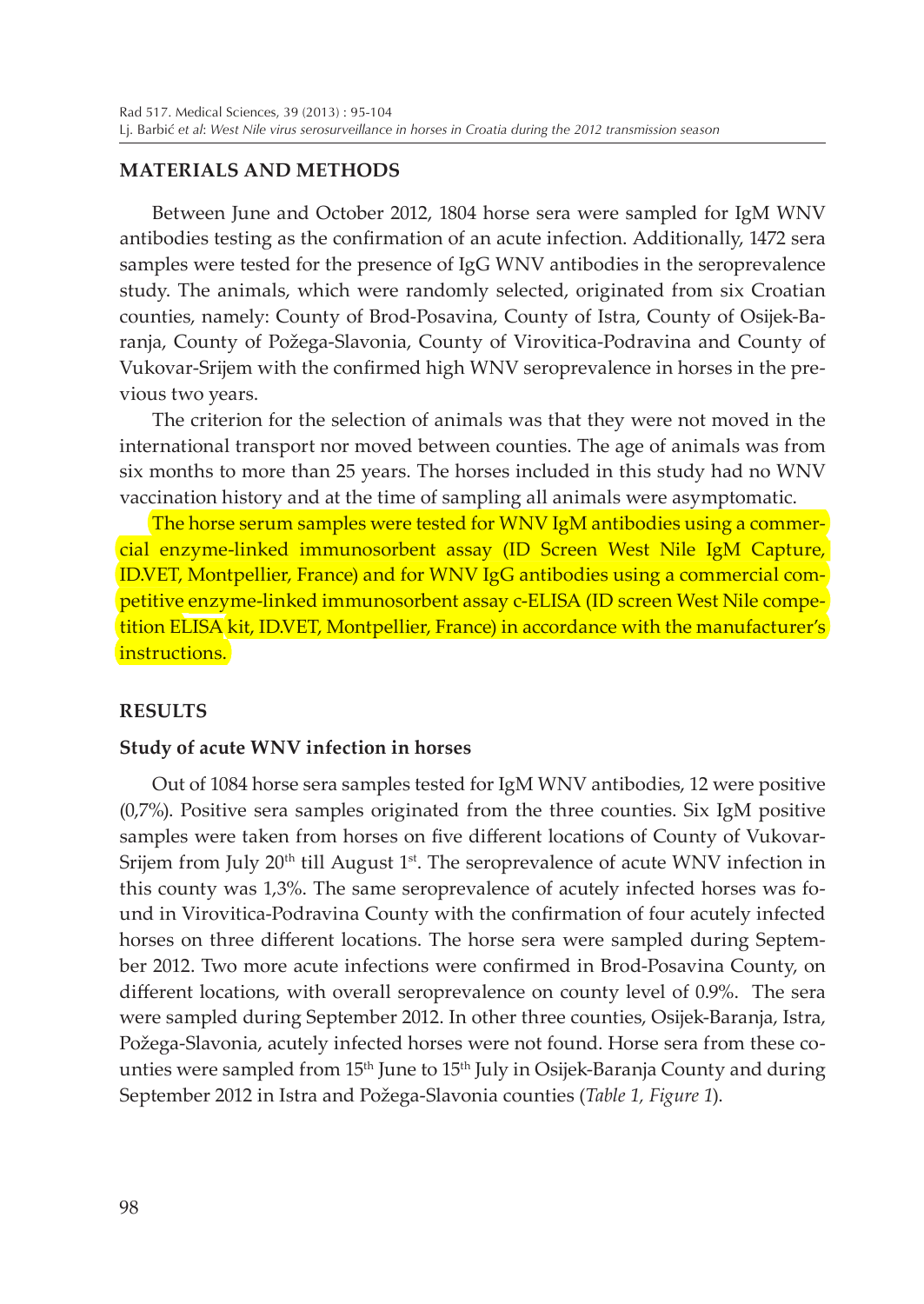|                          | <b>IgG</b>                  |                                         |                            | <b>IgM</b>           |                                         |                            |
|--------------------------|-----------------------------|-----------------------------------------|----------------------------|----------------------|-----------------------------------------|----------------------------|
| <b>COUNTY</b>            | <b>Number</b><br>of samples | <b>Number</b><br>of positive<br>samples | Seropre-<br>valence<br>(%) | Number of<br>samples | <b>Number</b><br>of positive<br>samples | Seropre-<br>valence<br>(%) |
| <b>Brod-Posavina</b>     | 184                         | 32                                      | 17,4                       | 216                  | $\overline{2}$                          | 0,9                        |
| <b>Istra</b>             | 276                         | 5                                       | 1,8                        | 177                  | $\overline{0}$                          | 0,0                        |
| Osijek-Baranja           | 257                         | 26                                      | 10,1                       | 360                  | $\overline{0}$                          | 0,0                        |
| Požega-Slavonia          | 276                         | 6                                       | 2,2                        | 283                  | $\overline{0}$                          | 0,0                        |
| Virovitica-<br>Podravina | 276                         | 36                                      | 13,0                       | 313                  | $\overline{4}$                          | 1,3                        |
| Vukovar-Srijem           | 203                         | 23                                      | 11,3                       | 455                  | 6                                       | 1,3                        |
| <b>Total</b>             | 1472                        | 128                                     | 8,7                        | 1804                 | 12                                      | 0,7                        |

**Table 1.** The seroprevalence of IgG and IgM WNV antibodies in six Croatian counties included in WNV active horse serosurveillance during 2012



**Figure 1.** The seroprevalence of IgG WNV antibodies on county level and acutely infected horses during the transmission season 2012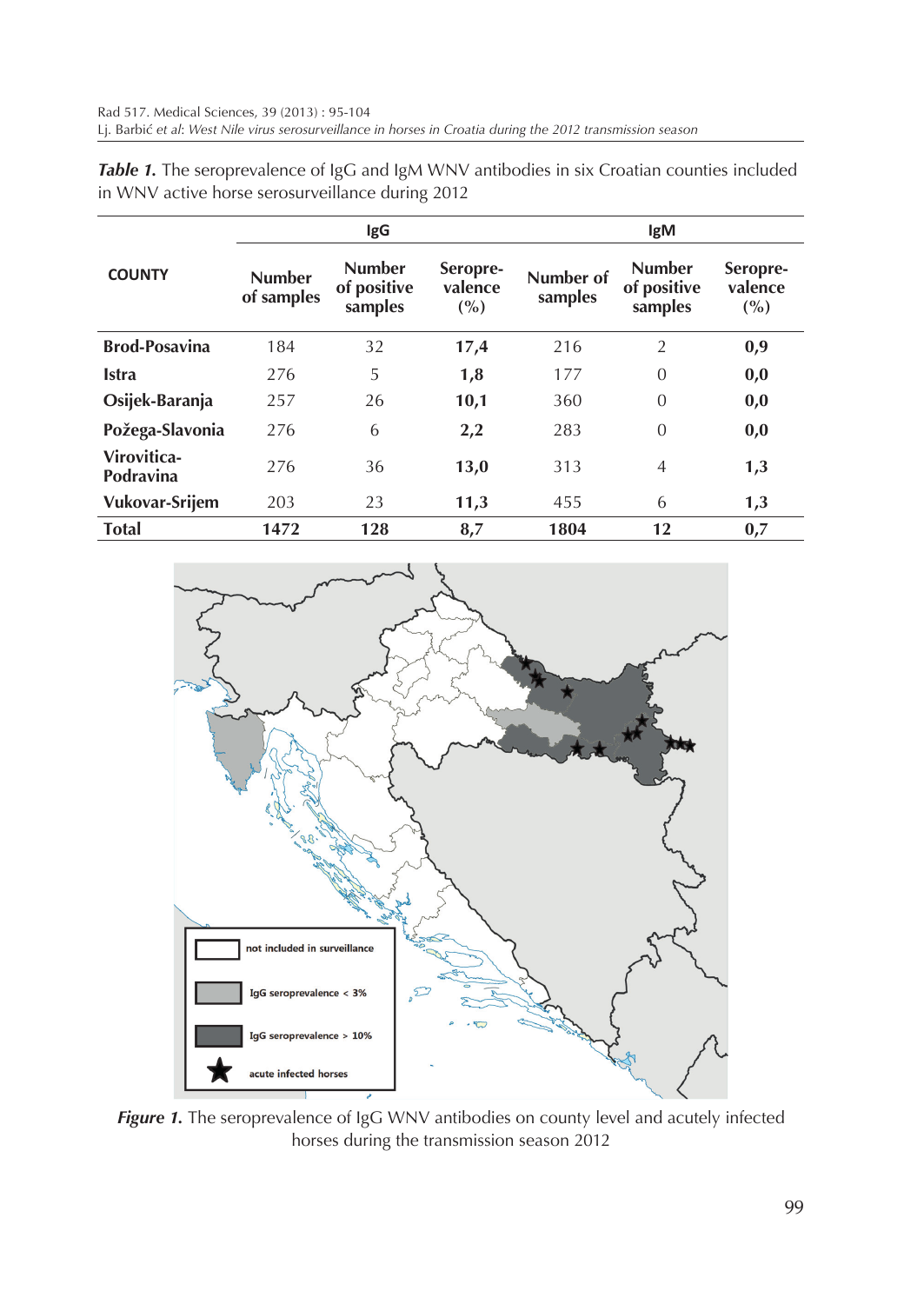## **WNV seroprevalence study in horses**

In total, 1472 horse sera samples were tested for IgG WNV antibodies in the seroprevalence study for the transmission season 2012. The seroprevalences varied considerably between counties and the average seroprevalence was 8,7 %. The highest seroprevalence was found in County of Brod-Posavina with 32 out of 184 IgG positive samples (17,4%). Seroprevalence over 10% was found in three more counties. In County of Virovitica-Podravina 36 out of 276 horse sera samples were positive (13,0%), in County of Vukovar-Srijem 23 out of 203 tested samples (11,3%) were positive and finally, out of 257 horse sera samples 26 were positive in County of Osijek-Baranja (10,1%). Much lower seroprevalences were recorded in other two counties. County of Požega-Slavonia had only six out of 276 samples positive (2,2%) and Istra County five out of 276 (1,8%) (*Table 1, Figure 1*).

## **DISCUSSION**

In Croatia, WNV serologically positive horses were detected more than 10 years ago [22] and active surveillance in horses was established in 2010. During the 2010 and 2011 the highest seroprevalence was observed in the same three counties in Eastern Croatia (County of Požega-Slavonia, County of Osijek-Baranja and County of Vukovar-Srijem) without significant differences in the seroprevalences on county level in these two consecutive seasons [21]. In this study we present high seroprevalences in sentinel horses, of more than 10%, in four out of six counties included in WNV surveillance during 2012. Like in the previous two years, the high seroprevalences were recorded in County of Osijek-Baranja, and in County of Vukovar-Srijem, but with an increase in 2012. Furthermore, high seroprevalence levels in the year 2012 were found in County of Brod-Posavina and County of Virovitica-Podravina with a drastic increase comparing to 2010 and 2011. On the contrary, the seroprevalence in Požega-Slavonia County was decreased in comparison with previous seasons, as well as the seroprevalence in County of Istra.. During 2012, the first evidence of WNV neuroinvasive clinical cases in humans were reported in Osijek-Baranja, Vukovar-Srijem and Brod-Posavina counties [23]. Many authors' studies noticed a correlation between WNV activity in animal population and the prediction of WNV human clinical cases occurrence [24,25,26]. The results of our study confirmed this correlation with the evidence of human neuroinvasive clinical cases in counties with high WNV seroprevalence in horses that is increasing.

Acute infections in horses were confirmed, for the first time in Croatia, during the surveillance in the transmission season 2012. Acute infection took places in the three counties with the increase of WNV seroprevalence. As referred in the outbre-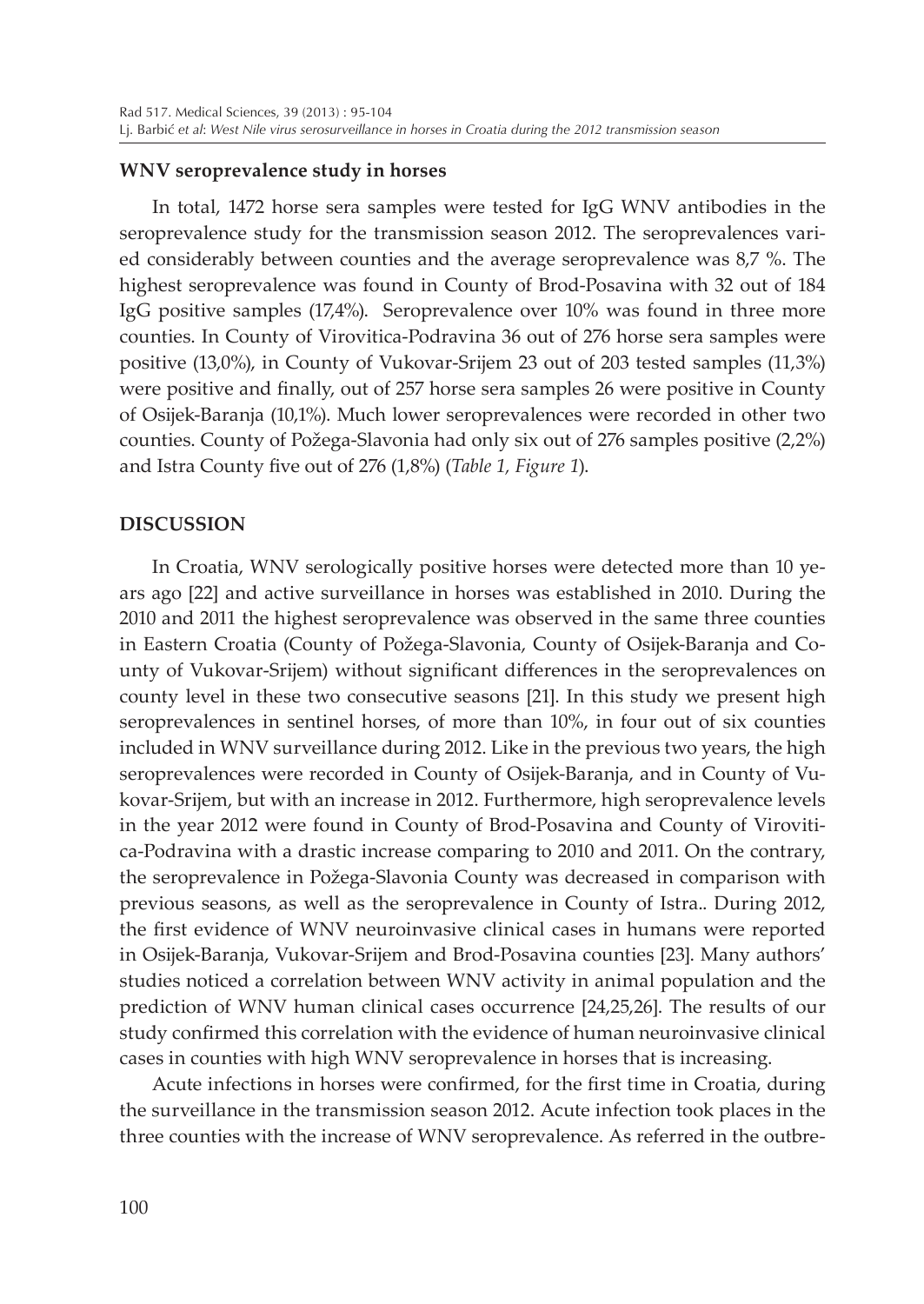aks in other countries, acute infections in equids usually occurred for some time before the detection of WNV cases in humans [27,28]. The confirmation of acutely infected horses in County of Vukovar-Srijem, more than 2 weeks before the first human clinical cases occurred, highlights the importance of active horse surveillance as a predictive tool in public health in Croatia.

Acutely infected horses were also found in County of Brod-Posavina during the testing of horse sera sampled after the reporting of first human clinical cases. These results confirmed a high viral activity in this region in the transmission season 2012. In County of Virovitica-Podravina acutely infected horses were also confirmed on three distinct locations but with no evidence of human clinical cases. Lack of human cases could easily be the result of not reporting and of insufficient awareness of physicians because this county was not considered as the region of high risk. On the contrary, County of Osijek-Baranja had four human clinical cases with no confirmed acute infections in horses. It should be kept in mind that the time of sera sampling in this county had been before the peak season of vector activity so the the possibility of acute infections in horses had been very low.

The absence of reported equine clinical cases during the transmission season 2012, despite high seroprevalence, confirmed acute infection in horses and human clinical cases could be the result of the different virulence of Croatian WNV field strains for horses and humans. It is more likely that the absence of reported equine clinical cases is the result of not reporting or not recognizing WNV infection related symptoms in horses. Anyway, the absence of reported clinical cases emphasises the deficiencies of WNV passive surveillance in horses in Croatia.

In conclusion, the results of the active serosurveillance in the horse population in Croatia during the year 2012 showed the increase of WNV activity in the eastern part of Croatia, the same area where the viral activity had been detected in the previous two years. The increase in seroprevalence and, for the first time, the evidence of acute infections in horses was observed in the same region where human WNV clinical cases were reported afterwards. The results confirmed the active serosurveillance system in horses as the most suitable way of WNV surveillance in Croatia. Collecting data through the active serosurveillance in horses represents an excellent WNV early warning system and could be used as a guideline for the establishment of adequate control measures in public health.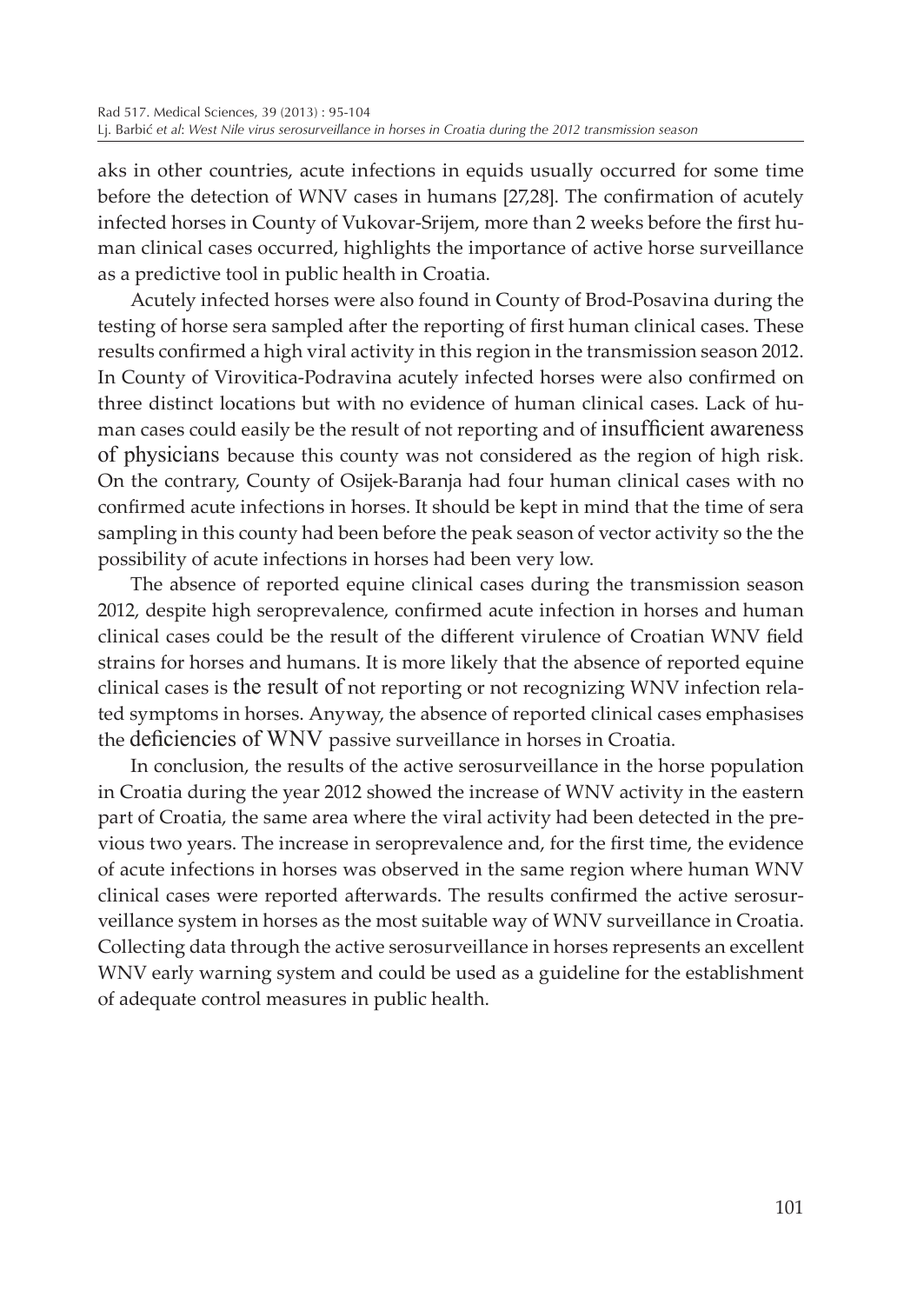## **References**

- [1] *Smithburn KC, Hughes TP, Burke AW, Paul JH.* A neurotropic virus isolated form the blood of a native of Uganda. Am J Trop Med Hyg. 1940;20:471–92.
- [2] *Zeller HG, Schuffenecker I.* West Nile virus: an overview of its spread in Europe and the Mediterranean basin in contrast to its spread in the Americas. Eur J Clin Microbiol Infect Dis. 2004;23:147–56.
- [3] *Petersen LR, Roehrig JT.* West Nile virus: a reemerging global pathogen. Emerg Infect Dis. 2001;7:611–4.
- [4] *Hayes EB, Komar N, Nasci RS, Montgomery SP, O'Leary DR, Campbell GL.* Epidemiology and transmission dynamics of West Nile virus disease. Emerg Infect Dis. 2005;11:1167–73.
- [5] *Mackenzie, JS, Williams DT*. The zoonotic flaviviruses of southern, south-eastern and eastern Asia, and Australasia: the potential for emergent viruses. Zoonoses Public Health. 2009;56:338–56.
- [6] *Zehender G, Ebranati E, Bernini F, Lo Presti A, Rezza G, Delogu M, Galli M, Ciccozzi M.* Phylogeography and epidemiological history of West Nile virus genotype 1a in Europe and the Mediterranean basin. Infect Genet Evol. 2011;11:646–53.
- [7] Bakonyi T, Ivanics E, Erdelyi K, Ursu K, Ferenczi E, H. Weissenböck, Nowotny N. (2006): Lineage 1 and 2 strains of encehalitic West Nile virus, Central Europe. Emerg Infect Dis. 2006;12:618–23.
- [8] *Sirbu A, Ceianu CS, Panculescu-Gatej RI, Vazquez A, Tenorio A, Rebreanu R, Niedrig M, Nicolescu G, Pistol A.* Outbreak of West Nile virus infection in humans, Romania, July to October 2010. Euro Surveill. 2011;16(2):pii:19762.
- [9] *Chaskopoulou A, Dovas C, Chaintoutis S, Bouzalas I, Ara G, Papanastassopoulou M.* Evidence of enzootic circulation of West Nile virus (Nea Santa-Greece-2010, lineage 2), Greece, May to July 2011. Euro Surveill. 2011;16(31):pii:19933.
- [10] *Bagnarelli P, Marinelli K, Trotta D, Monachetti A, Tavio M, Del Gobbo R, Capobianchi M, Menzo S, Nicoletti L, Magurano F, Varaldo P*. Human case of autochthonous West Nile virus lineage 2 infection in Italy, September 2011. Euro Surveill. 2001;16(43):pii:20002.
- [11] *Platonov AE, Karan LS, Shopenskaia TA, Fedorova MV, Koliasnikova NM, Rusakova NM, Shishkina LV, Arshba TE, Zhuravlev VI, Govorukhina MV, Valentseva AA, Shipulin GA.* Genotyping of West Nile fever virus strains circulating in southern Russia as an epidemiological investigation method: principles and results. Zh Mikrobiol Epidemiol Immunobiol. 2001;2:29–37.
- [12] *Wodak E, Richter S, Bagó Z, Revilla-Fernández S, Weissenböck H, Nowotny N, Winter P.* Detection and molecular analysis of West Nile virus infections in birds of prey in the eastern part of Austria in 2008 and 2009. Vet Microbiol. 2011;149:358–66.
- [13] *Bakonyi T, Hubalek Z, Rudolf I, Nowotny N.* Novel flavivirus or new lineage of West Nile virus, Central Europe. Emerg Infect Dis. 2005;11:225–31.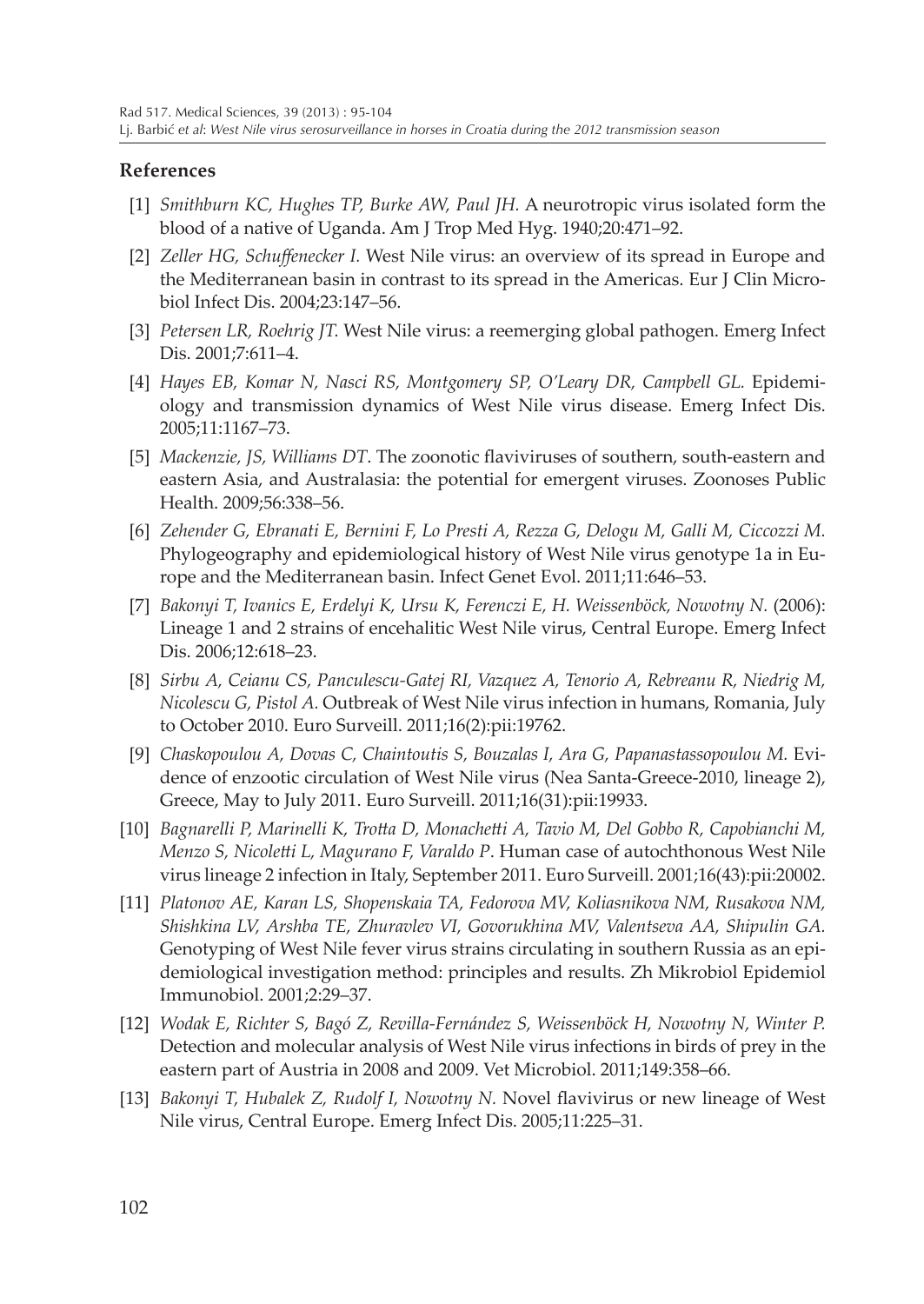- [14] *Lvov DK, Butenko AM, Gromashevsky VL, Kovtunov AI, Prilipov AG, Kinney R, Aristova VA, Dzharkenov AF, Samokhvalov EI, Savage HM, Shchelkanov MY, Galkina IV, Deryabin PG, Gubler DJ, Kulikova LN, Alkhovsky SK, Moskvina TM, Zlobina LV, Sadykova GK, Shatalov AG, Lvov DN, Usachev VE, Voronina AG.* West Nile virus and other zoonotic viruses in Russia: examples of emerging-reemerging situations. Arch Virol. Suppl. 2004;18:85–96.
- [15] *Venter M, Swanepoel R.* West Nile virus lineage 2 as a cause of zoonotic neurological disease in humans and horses in southern Africa. Vector Borne Zoonotic Dis. 2010;10:659–64.
- [16] *Monaco F, Savini G, Calistri P, Polci A, Pinoni C, Bruno R, Lelli R.* 2009 West Nile disease epidemic in Italy: first evidence of overwintering in Western Europe. Res Vet Sci. 2011;91:321-26.
- [17] *Komar N.* West Nile virus: epidemiology and ecology in North America. Adv Virus Res. 2003;61:185-234.
- [18] *Roberts RS, Foppa IM.* Prediction of equine risk of West Nile virus infection based on dead bird surveillance. Vector Borne Zoonotic Dis. 2006;6:1-6.
- [19] *Chevalier V, Lecollinet S, Durand B.* West Nile virus in Europe: a comparison of surveillance system designs in a changing epidemiological context. Vector Borne Zoonotic Dis. 2011;11:1085-91.
- [20] *Cvetnić S*. Virusne bolesti životinja. Školska knjiga, 2005.
- [21] *Barbić, Lj. Listeš E, Katić S, Stevanović V, Madić J, Starešina V, Labrović A, Di Gennaro A, Savini G.* Spreading of West Nile virus infection in Croatia. Vet Microbiol. 2012;159:504-8.
- [22] *Madić J, Savini G, Di Gennaro A, Monaco F, Jukić B, Kovač S, Rudan N, Listeš E.* Serological evidence for West Nile Virus infection in horses in Croatia. Vet Rec. 2007;160:772–3.
- [23] *Pem-Novosel I, Vilibic-Cavlek T, Gjenero-Margan I, Pandak N, Peric L, Barbic Lj, Listes E, Cvitkovic A, Stevanovic V, Savini G* (2013): First outbreak of West Nile virus neuroinvasive disease in humans, Croatia, 2012. Vector Borne Zoonotic Dis. *accepted for publication*.
- [24] *Mostashari F, Kulldorff M, Hartman JJ, Miller JR, Kulasekera V.* Dead Bird Clusters as an Early Warning System for West Nile Virus Activity. Emerg Infect Dis. 2003;9: 641–6.
- [25] *Epp TY, Waldner C, Berke O.* Predictive risk mapping of West Nile virus (WNV) infection in Saskatchewan horses. Can J Vet Res. 2011,75:161–70.
- [26] *Rodriguez-Prieto V, Martinez-Lopez B, Martinez M, Munoz MJ, Sanchez-Vizcaino JM.* Identification of suitable areas for West Nile virus outbreaks in equid populations for application in surveillance plans: the example of the Castile and Leon region of Spain. Epidemiol Infect. 2012;140:1617-31.
- [27] *Angelini P, Tamba M, Finarelli AC, Bellini R, Albieri A, Bonilauri P, Cavrini F, Dottori M, Gaibani P, Martini E, Mattivi A, Pierro AM, Rugna G, Sambri V, Squintani G, Macini P.* West Nile virus circulation in Emilia-Romagna, Italy: the integrated surveillance system 2009. Euro Surveill. 2010;15(16):pii=19547.